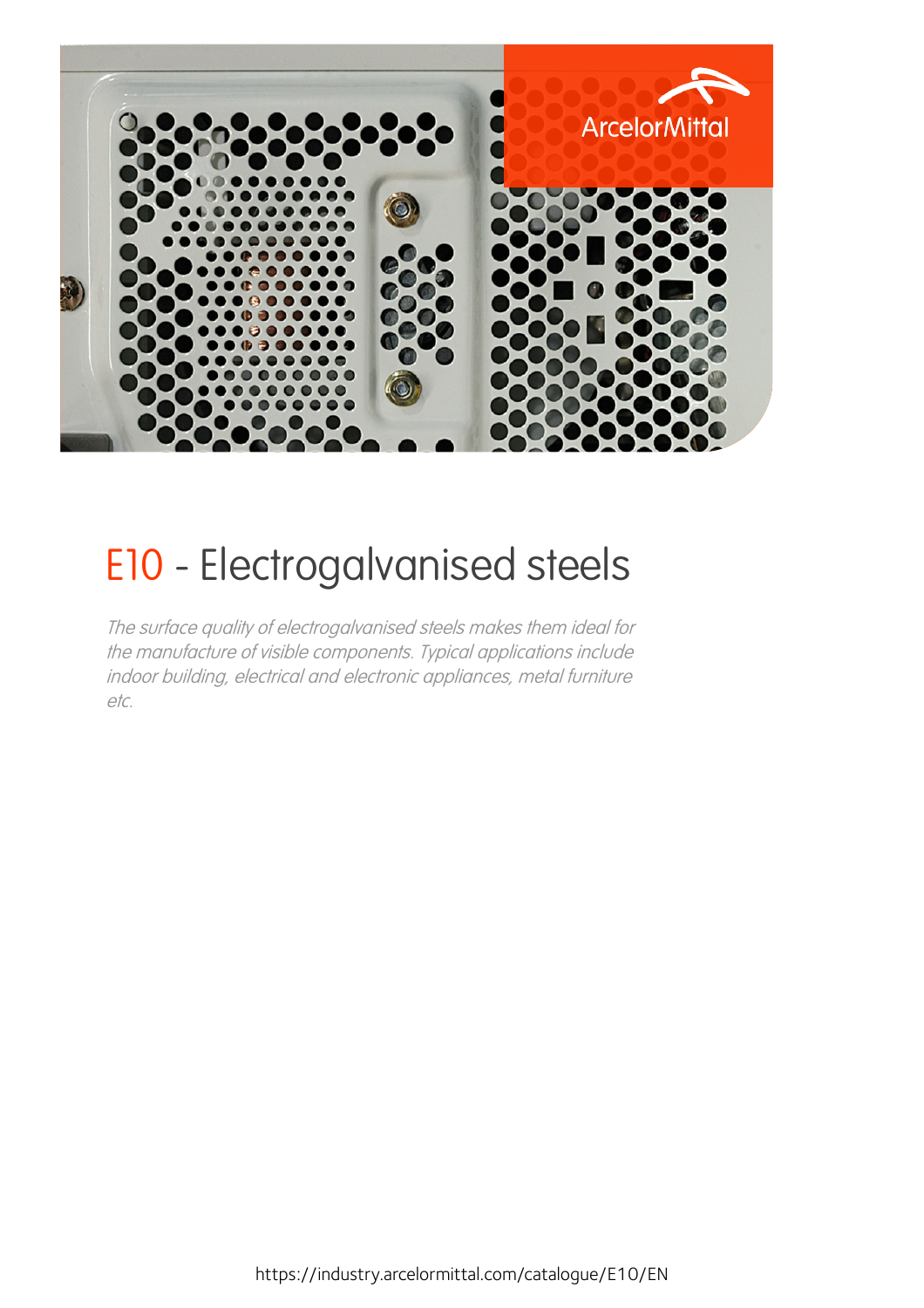### E10 and the contract of the contract of the contract of the contract of the contract of the contract of the contract of the contract of the contract of the contract of the contract of the contract of the contract of the co

### **Properties**

ArcelorMittal's electrogalvanised steel is a cold rolled flat carbon steel product, coated on one or both sides with a pure zinc layer.

This coating is characterised by its uniform and regular thickness.

### E10 and the contract of the contract of the contract of the contract of the contract of the contract of the contract of the contract of the contract of the contract of the contract of the contract of the contract of the co

### **Advantages**

ArcelorMittal's electrogalvanised steel has good resistance to corrosion for indoor applications. It offers outstanding deep drawing formability with reduced powdering and also has excellent weldability, due to the uniformity and regularity of the zinc coating.

Electrogalvanised products are an excellent substrate for painting, both in terms of adhesion and appearance. This advantage is further enhanced by the use of post-coating surface treatments: phosphating and/or passivation, Easyfilm® thin organic coating (please see data sheet E80 for the specific properties of Easyfilm®).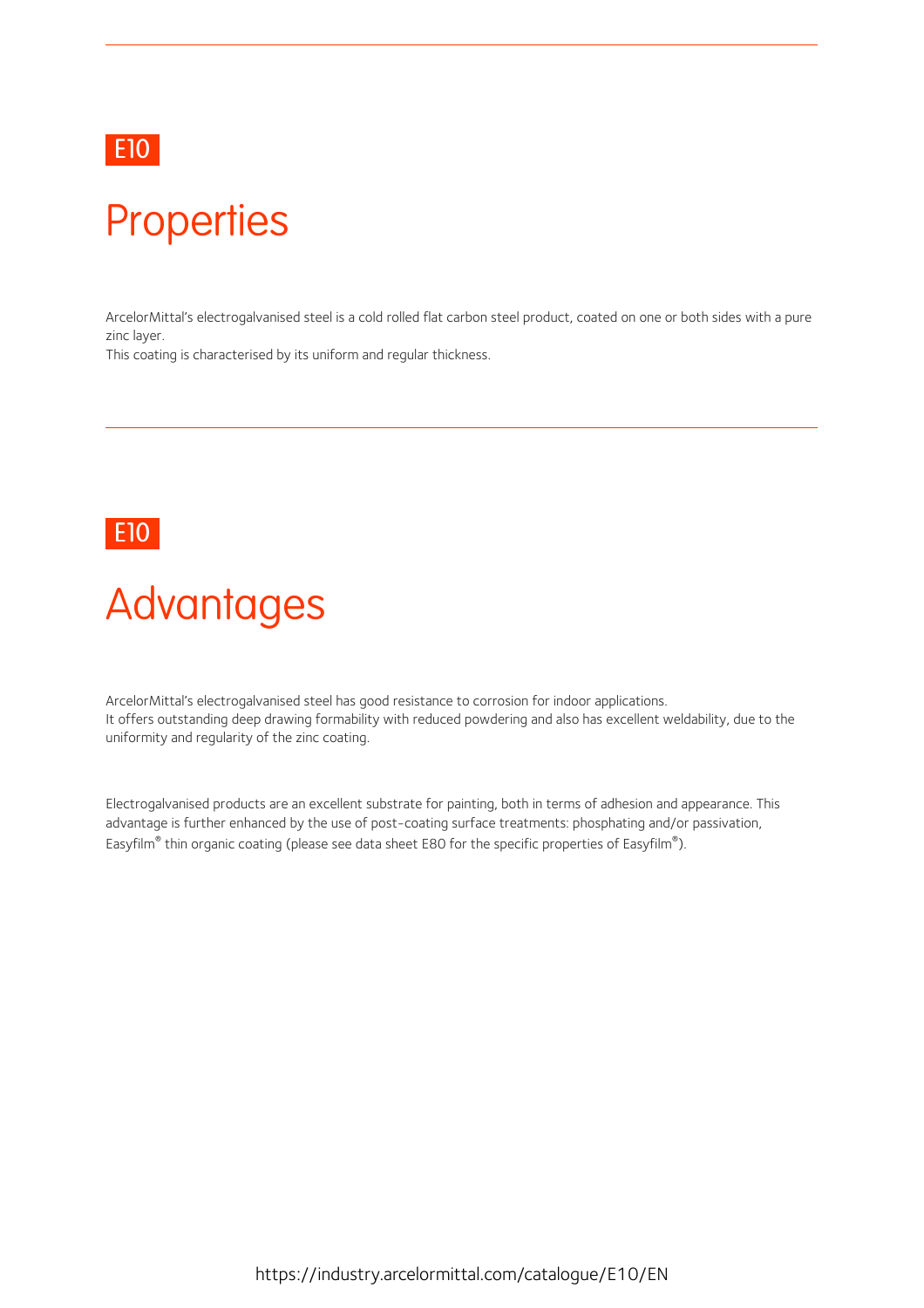### E10 and the contract of the contract of the contract of the contract of the contract of the contract of the contract of the contract of the contract of the contract of the contract of the contract of the contract of the co

# **Applications**

Electrogalvanised products are particularly suitable for industrial and domestic appliances. Some of the most common applications include:

- Domestic appliances: washing machines, dryers, dish washers, cookers, microwave ovens, refrigerators etc
- Teletronics: computers, laptop and hi-fi casings,casings for TVs, video and CD players, decoders etc
- Furniture: cupboards, desks, shelves, electrical cabinets etc
- Miscellaneous: air conditioners, road signs, electric motors, toys, construction items etc



### Recommendations for use

#### **Storage**

ArcelorMittal's electrogalvanised steel is supplied passivated and/or phosphated and/or oiled to temporarily limit the risk of white rust formation. During transport and storage, all necessary precautions must be taken to keep the material dry and to prevent the formation of condensation. Rust prevention can be further improved by the application of an Easyfilm® thin organic coating.

#### Forming and joining

The forming and joining techniques mainly used for uncoated steel sheets are also suitable for steel sheet with electrogalvanised coatings, even in the case of extreme forming operations. Forming performance is improved if electrogalvanised steel is coated with an Easyfilm® thin organic coating.

#### Painting

Electrogalvanised steel can be painted after degreasing and surface treatment when supplied oiled. When phosphated or coated with an Easyfilm $^\circ$  thin organic coating, electrogalvanised steel can be painted directly, without any prior surface treatment. However, the paint must be compatible with the Easyfilm $^\circ$  resin.

https://industry.arcelormittal.com/catalogue/E10/EN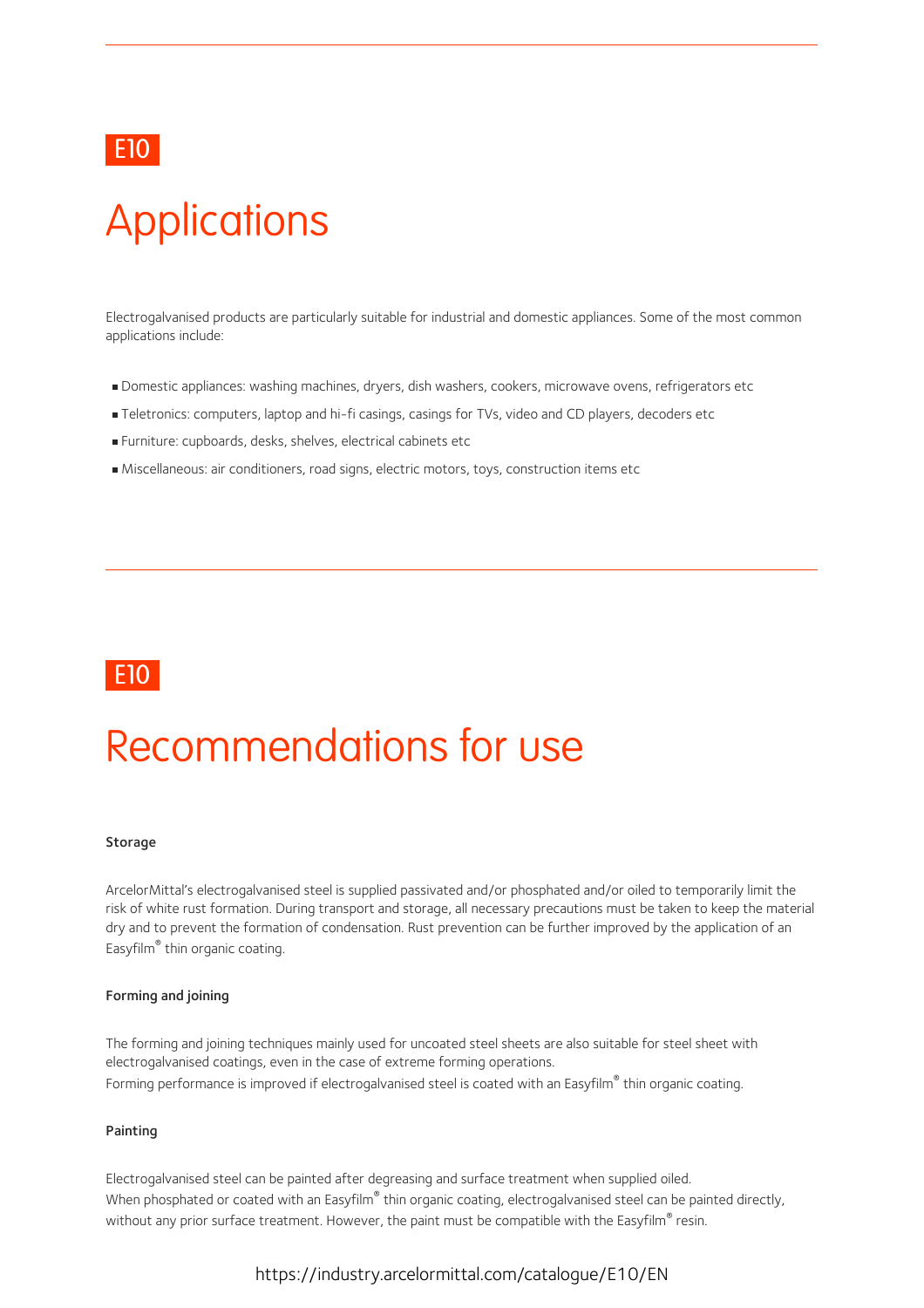

# **Weldability**

In electrical resistance welding, the welding current must be suitably regulated and regularly adjusted. Electrode life can be extended by regularly stepping up the welding current and periodically dressing (machining) the electrodes.

### E10 and the contract of the contract of the contract of the contract of the contract of the contract of the contract of the contract of the contract of the contract of the contract of the contract of the contract of the co

### Coating weight and typical thickness

|                   |          | Thickness (µm per side) | Weight (g/m <sup>2</sup> per side) |
|-------------------|----------|-------------------------|------------------------------------|
| One-sided coating | ZE 0/25  | 0.0/2.5                 | 0/18                               |
|                   | ZE 0/50  | 0.0/5.0                 | 0/36                               |
| Two-sided coating | ZE 25/25 | 2.5/2.5                 | 18/18                              |
|                   | ZE 50/50 | 5.0/5.0                 | 36/36                              |

For other or intermediate layer thicknesses, please contact us.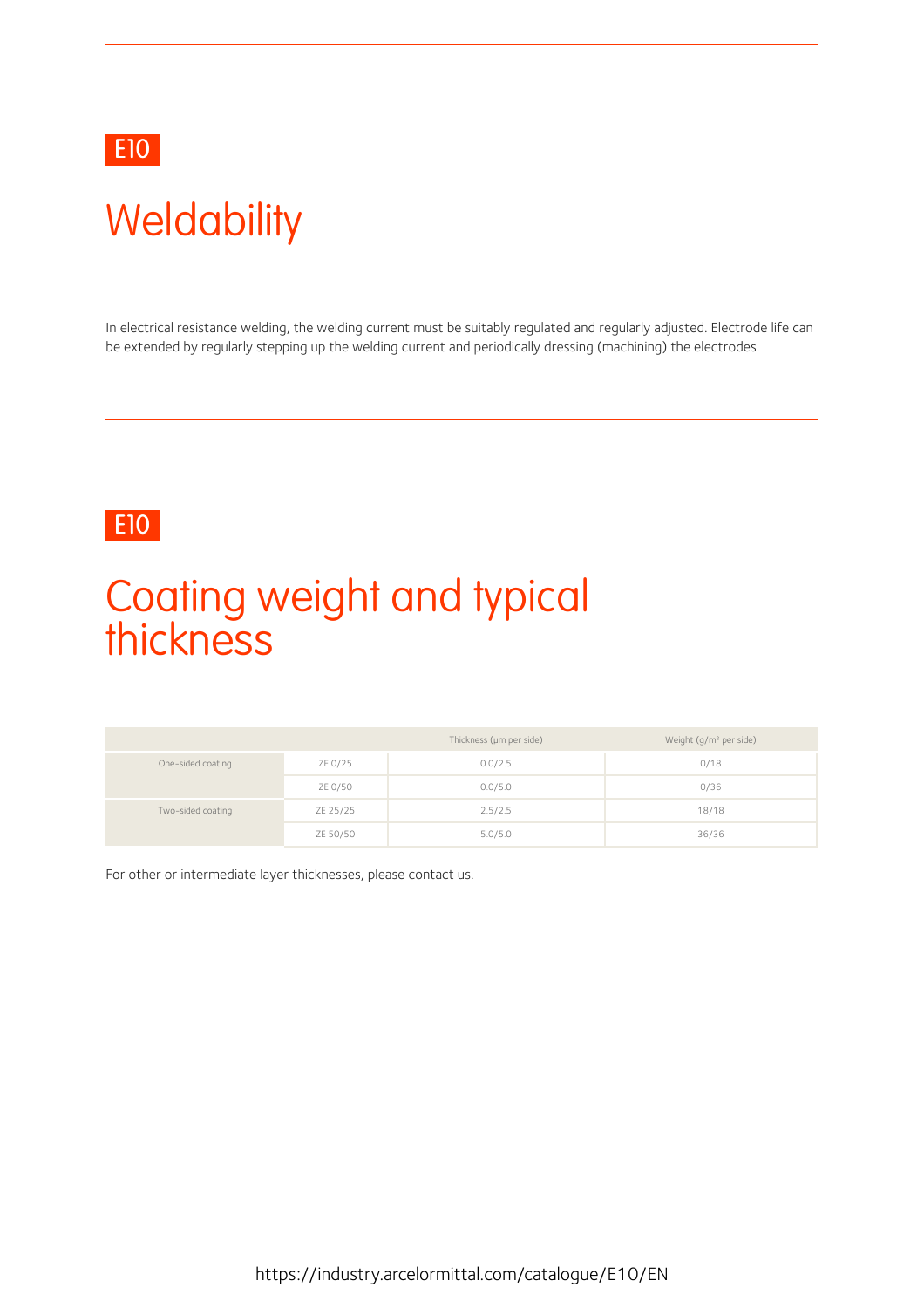

### Brand correspondence

|                            | EN<br>10268:2006 | EN<br>10268:2006+A1:2013                              | UNE<br>36122 | $\mathsf{NF}$<br>$A36-$<br>232 | ASTM     | <b>ASTM</b><br>607 | DIN<br>1623/1 | <b>BS</b><br>1449/1 | SIS            | JIS G<br>3313 | EN<br>10152:2009 | $\mathsf{NF}$<br>$A36-$<br>401 | EN<br>10152:2017 | Old brand<br>names   |
|----------------------------|------------------|-------------------------------------------------------|--------------|--------------------------------|----------|--------------------|---------------|---------------------|----------------|---------------|------------------|--------------------------------|------------------|----------------------|
| DC01<br>$+ZEEN$<br>10152   |                  |                                                       |              |                                | А<br>366 |                    | St 12         | CR4                 | 14<br>11<br>42 | SECC          | $DCO1+ZE$        | C                              | $DCO1+ZE$        |                      |
| DC03<br>$+ZEEN$<br>10152   |                  |                                                       |              |                                | А<br>619 |                    | RRSt<br>13    | CR <sub>2</sub>     | 14<br>11<br>48 | SECD          | $DCO3+ZE$        | E                              | $DCO3+ZE$        | Solstamp®<br>$03+ZE$ |
| DC04<br>$+ZEEN$<br>10152   |                  |                                                       |              |                                | А<br>620 |                    | St 14         | CR <sub>1</sub>     | 14<br>11<br>47 | SECE          | $DCO4+ZE$        | ES                             | $DCO4+ZE$        | Solstamp®<br>$04+ZE$ |
| DC04<br>AM<br>FCE<br>$+ZE$ |                  |                                                       |              |                                | А<br>620 |                    | St 14         | CR <sub>1</sub>     | 14<br>11<br>47 | SECE          | $DCO4+ZE$        | ES                             | $DCO4+ZE$        | Solstamp®<br>$04+ZE$ |
| DC05<br>$+ZEEN$<br>10152   |                  |                                                       |              |                                | А<br>621 |                    | (St 15)       |                     |                |               | $DCO5+ZE$        | SES                            | $DCO5+ZE$        | Solstamp®<br>$O5+ZE$ |
| DC06<br>$+ZEEN$<br>10152   |                  |                                                       |              |                                |          |                    |               |                     |                |               | DC06+ZE          |                                | DC06+ZE          |                      |
| DC07<br>$+ZEEN$<br>10152   |                  |                                                       |              |                                |          |                    |               |                     |                |               | $DCO7+ZE$        |                                | $DCO7+ZE$        |                      |
|                            |                  | () Closest grade as no fully equivalent grade exists. |              |                                |          |                    |               |                     |                |               |                  |                                |                  |                      |

#### Steels for cold forming and deep drawing applications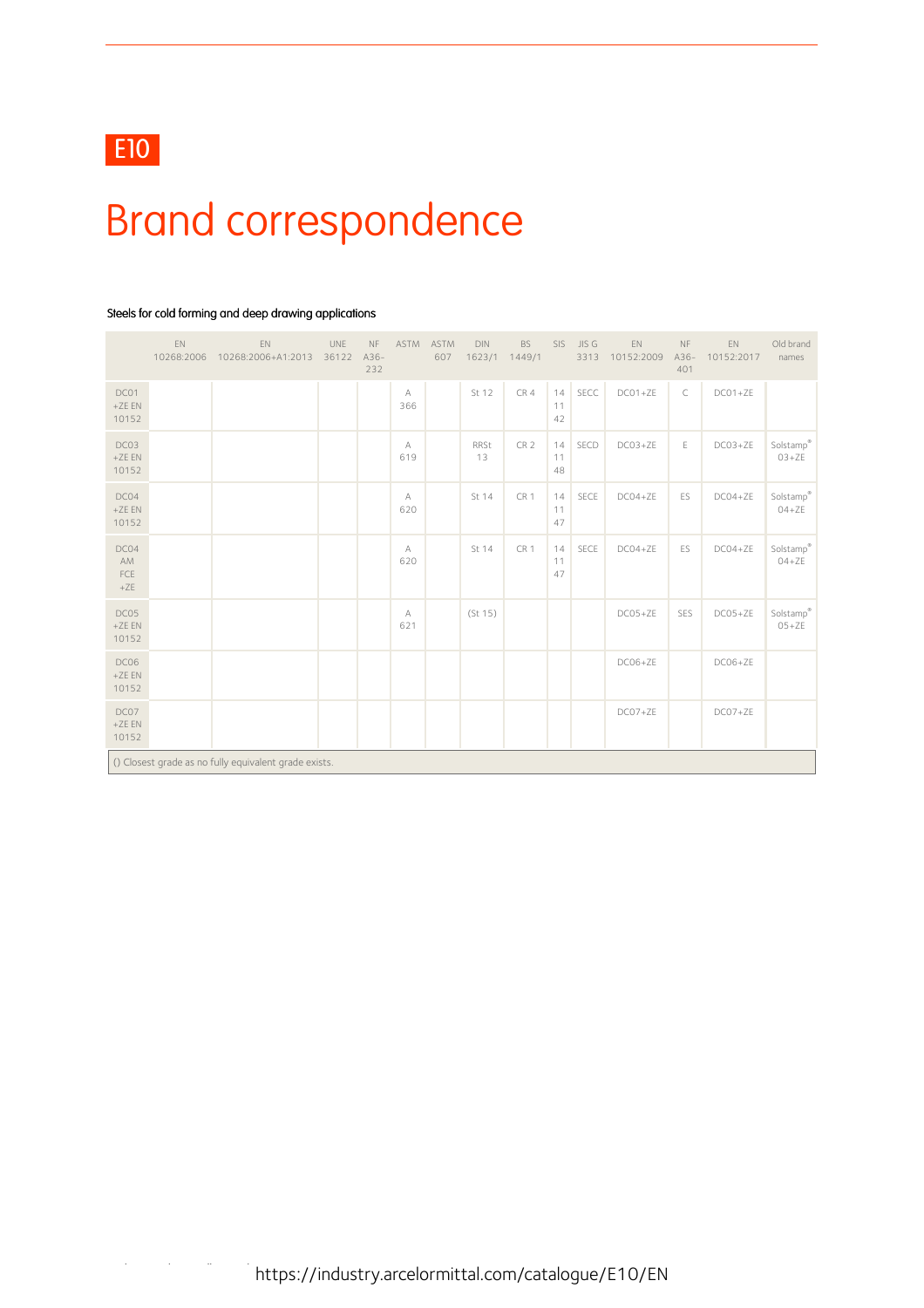#### High Strength Low Alloy steels

|                             | EN<br>10268:2006 | EN<br>10268:2006+A1:2013 | <b>UNE</b><br>36122 | <b>NF</b><br>$A36-$<br>232      | ASTM | <b>ASTM</b><br>607  | <b>DIN</b> | <b>BS</b><br>1623/1 1449/1 | SIS JIS G<br>3313 | EN<br>10152:2009 | NF<br>$A36-$<br>401 | EN<br>10152:2017 | Old brand names                                                                                 |
|-----------------------------|------------------|--------------------------|---------------------|---------------------------------|------|---------------------|------------|----------------------------|-------------------|------------------|---------------------|------------------|-------------------------------------------------------------------------------------------------|
| HC260LA<br>$+ZEEN$<br>10268 | HC260LA          | HC260LA                  |                     | $\mathsf E$<br>260<br>$\subset$ |      |                     |            |                            |                   |                  |                     |                  | Profilar® 260+ZE/MA<br>240L/HQE240+ZE/ZStE<br>260                                               |
| HC300LA<br>$+ZEEN$<br>10268 | HC300LA          | HC300LA                  |                     | E<br>280<br>$\subset$           |      |                     |            |                            |                   |                  |                     |                  | Profilar <sup>®</sup> 300+ZE/MA<br>280L+ZE/Sidca® M-<br>300/HQE280+ZE/Soldur<br>280+ZE/ZStE 300 |
| HC340LA<br>$+ZEEN$<br>10268 | HC340LA          | HC340LA                  | AE<br>335<br>HF     | E<br>315<br>$\subset$           |      |                     |            |                            |                   |                  |                     |                  | Profilar <sup>®</sup> 340+ZE/MA<br>320L+ZE/Sidca® M-<br>340/Soldur®<br>320+ZE/ZStE 340          |
| HC380LA<br>$+ZEEN$<br>10268 | HC380LA          | HC380LA                  | AE<br>390<br>HF     | E<br>355<br>$\subset$           |      | Grade<br>607-<br>50 |            |                            |                   |                  |                     |                  | Profilar <sup>®</sup> 380+ZE/MA<br>360L+ZE/Soldur®<br>360+ZE/ZStE 380                           |
| HC420LA<br>$+ZEEN$<br>10268 | HC420LA          | HC420LA                  |                     |                                 |      |                     |            |                            |                   |                  |                     |                  |                                                                                                 |
| HC460LA<br>$+ZEEN$<br>10268 |                  | HC460LA                  |                     |                                 |      |                     |            |                            |                   |                  |                     |                  |                                                                                                 |
| HC500LA<br>$+ZEEN$<br>10268 |                  | HC500LA                  |                     |                                 |      |                     |            |                            |                   |                  |                     |                  |                                                                                                 |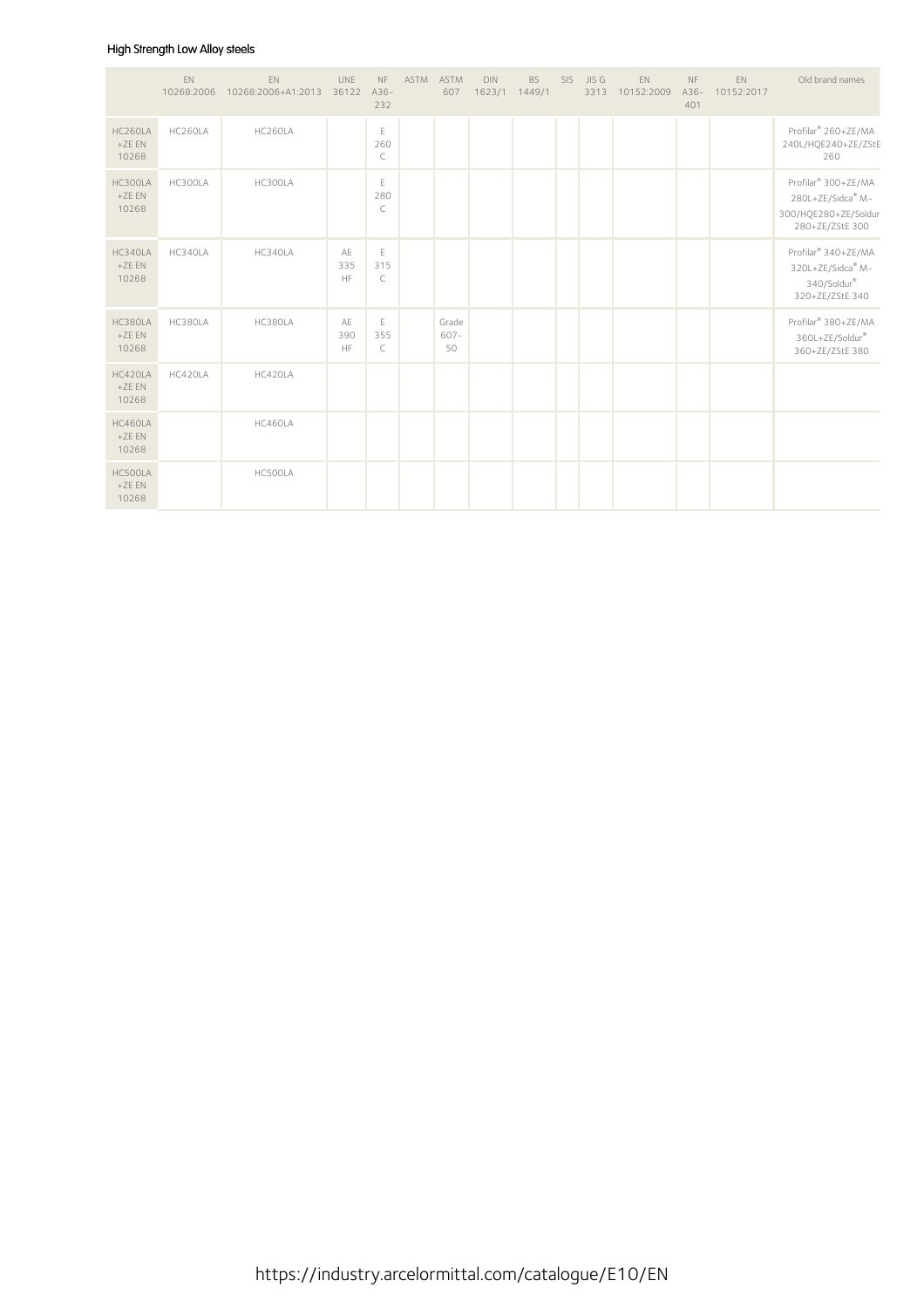

### **Dimensions**

#### Steels for cold forming and deep drawing applications

| Thickness                | Min<br>width | DC01 +ZE EN 10152, DC03 +ZE EN 10152, DC04 +ZE EN 10152, DC04 AM FCE +ZE, DC05 +ZE EN 10152, DC06 +ZE EN 10152, DC07 +ZE<br>EN 10152 |
|--------------------------|--------------|--------------------------------------------------------------------------------------------------------------------------------------|
| (mm)                     |              | Max width                                                                                                                            |
| $0.40 \le th <$<br>0.50  |              | 1500                                                                                                                                 |
| $0.50 \leq th <$<br>0.60 |              | 1670                                                                                                                                 |
| $0.60 \leq th <$<br>2.00 | 600          | 1865                                                                                                                                 |
| $2.00 \le th <$<br>2.25  |              | 1770                                                                                                                                 |
| $2.25 \le th <$<br>2.75  |              | 1590                                                                                                                                 |
| $2.75 \le th <$<br>3.00  |              | 1500                                                                                                                                 |

#### High Strength Low Alloy steels

| Thickness                | Min   | HC260LA +ZE EN<br>10268  | HC300LA +ZE EN<br>10268  | HC340LA +ZE EN<br>10268  | HC380LA +ZE EN<br>10268  | HC420LA +ZE EN<br>10268  | HC460LA +ZE EN 10268, HC500LA<br>+ZE EN 10268 |
|--------------------------|-------|--------------------------|--------------------------|--------------------------|--------------------------|--------------------------|-----------------------------------------------|
| (mm)                     | width | Max width                | Max width                | Max width                | Max width                | Max width                | Max width                                     |
| $0.40 \le th <$<br>0.50  |       | 1495                     | 1495                     | 1495                     | 1495                     | 1495                     | 1310                                          |
| $0.50 \le th <$<br>0.60  |       | 1685                     | 1685                     | 1685                     | 1685                     | 1685                     | 1500                                          |
| $0.60 \leq th <$<br>0.70 |       | 1850                     |                          |                          |                          |                          | 1565                                          |
| $0.70 \le th <$<br>0.80  |       |                          |                          | 1850                     | 1850                     | 1850                     | 1635                                          |
| $0.80 \le th <$<br>0.90  |       | 1865                     | 1850                     |                          |                          |                          | 1655                                          |
| $0.90 \le th <$<br>1.60  | 600   |                          |                          |                          |                          |                          |                                               |
| $1.60 \le th <$<br>2.00  |       |                          |                          | 1795                     | 1795                     | 1680                     | 1360                                          |
| $2.00 \le th <$<br>2.30  |       | 1760                     | 1760                     | 1760                     | 1740                     | 1640                     |                                               |
| $2.30 \le th <$<br>2.50  |       | 1700                     | 1700                     | 1700                     | 1660                     | 1560                     |                                               |
| $2.50 \le th <$<br>3.00  |       | 1500                     | 1500                     | 1500                     | 1465                     | 1365                     |                                               |
| $3.00 \le th <$<br>3.20  |       | $\overline{\phantom{a}}$ | $\overline{\phantom{a}}$ | $\overline{\phantom{a}}$ | $\overline{\phantom{a}}$ | $\overline{\phantom{a}}$ |                                               |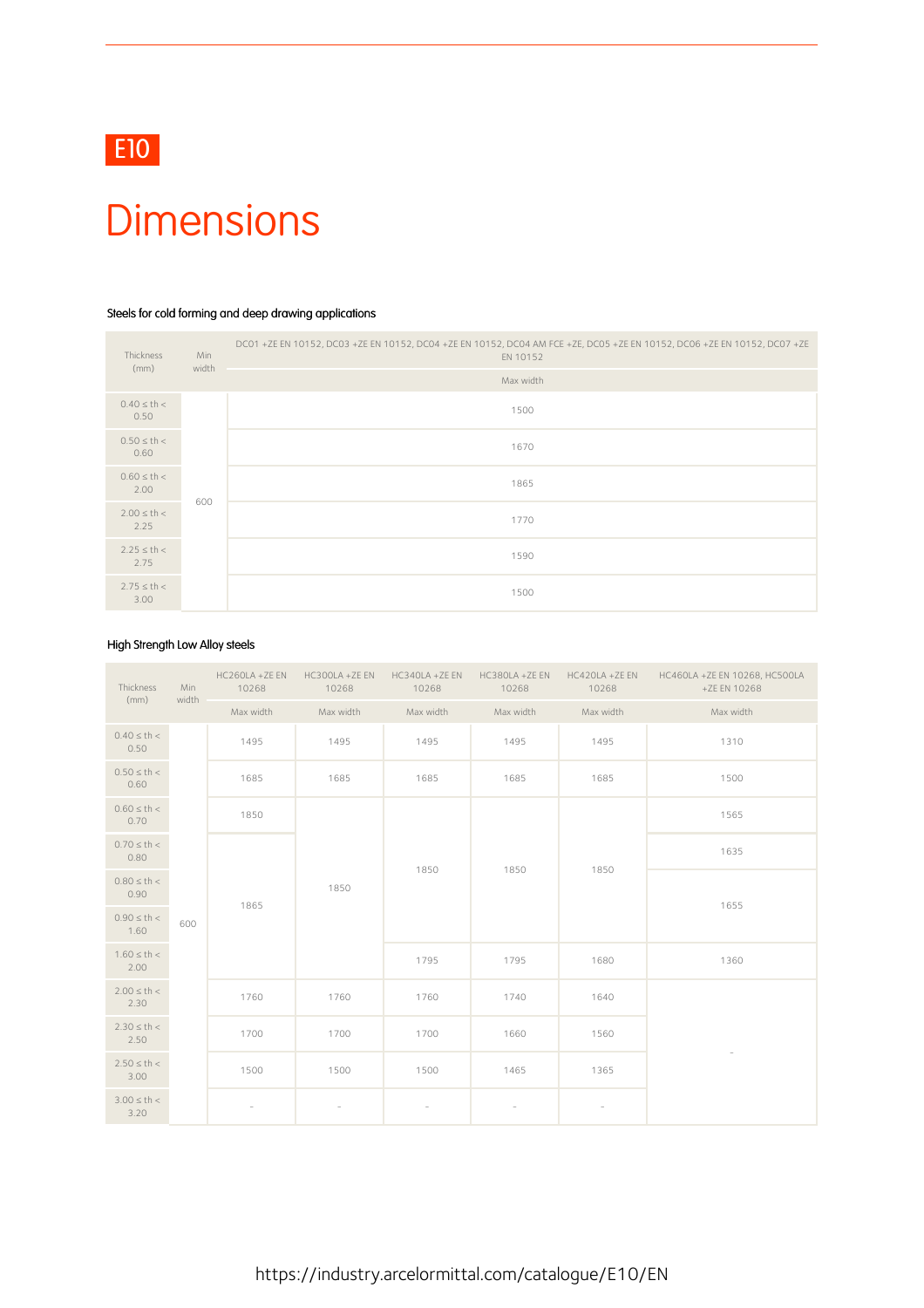# Mechanical properties

The choice of direction for the mechanical properties should be specified when ordering.

|                                           | Direction | Thickness (mm) | $R_e$ (MPa) | $R_m$ (MPa) | $A_{80}$ (%) | MP guarantees (Months) | $r_{90}$                 | $n_{90}$                 |  |
|-------------------------------------------|-----------|----------------|-------------|-------------|--------------|------------------------|--------------------------|--------------------------|--|
|                                           |           | $0.3 - 0.5$    | $140 - 320$ |             | $\geq 24$    |                        |                          |                          |  |
| DC01 +ZE EN 10152                         | $\top$    | $0.5 - 0.7$    | $140 - 300$ | $270 - 410$ | $\geq 26$    |                        | $\overline{\phantom{a}}$ |                          |  |
|                                           |           | $0.7 - 3$      | $140 - 280$ |             | $\geq 28$    |                        |                          |                          |  |
|                                           |           | $0.3 - 0.5$    | $140 - 280$ | $270 - 370$ | $\geq 30$    |                        | $\overline{\phantom{a}}$ |                          |  |
| DC03 +ZE EN 10152                         | $\top$    | $0.5 - 0.7$    | $140 - 260$ |             | $\geq$ 32    | $\leq 6$               | $\geq 1.3$               |                          |  |
|                                           |           | $0.7 - 2$      | $140 - 240$ |             | $\geq 34$    |                        |                          | $\overline{\phantom{a}}$ |  |
|                                           |           | $2 - 3$        |             |             |              |                        | $\geq 1.1$               |                          |  |
|                                           |           | $0.3 - 0.5$    | $140 - 260$ |             | $\geq$ 33    |                        | $\overline{\phantom{a}}$ | $\sim$                   |  |
| DC04 +ZE EN 10152                         | $\top$    | $0.5 - 0.7$    | $140 - 240$ | $270 - 350$ | $\geq 35$    | $\leq 6$               | $\geq 1.6$               |                          |  |
|                                           |           | $0.7 - 2$      | $140 - 220$ |             | $\geq 37$    |                        |                          | $\geq 0.170$             |  |
|                                           |           | $2 - 3$        |             |             |              |                        | $\geq 1.4$               |                          |  |
|                                           |           | $0.3 - 0.5$    | $140 - 250$ | $270 - 350$ | $\geq 34$    | $\leq 6$               | $\overline{\phantom{a}}$ | $\sim$                   |  |
| DC04 AM FCE +ZE                           | T         | $0.5 - 0.7$    | $140 - 230$ |             | $\geq 36$    |                        | $\geq 1.8$               |                          |  |
|                                           |           | $0.7 - 2$      | $140 - 210$ |             | $\geq 38$    |                        |                          | $\ge 0.190$              |  |
|                                           |           | $2 - 3$        |             |             |              |                        | $\geq 1.6$               |                          |  |
|                                           |           | $0.3 - 0.5$    | $140 - 240$ |             | $\geq 35$    |                        | $\bar{a}$                | $\sim$                   |  |
| DC05 +ZE EN 10152                         | $\top$    | $0.5 - 0.7$    | $140 - 220$ | $270 - 330$ | $\geq$ 37    | $\leq 6$               | $\geq 1.9$               |                          |  |
|                                           |           | $0.7 - 2$      | $140 - 200$ |             | $\geq 39$    |                        |                          | $\geq 0.190$             |  |
|                                           |           | $2 - 3$        |             |             |              |                        | $\geq 1.7$               |                          |  |
|                                           |           | $0.3 - 0.5$    | $130 - 220$ |             | $\geq 37$    |                        | $\sim$                   | $\sim$                   |  |
| DC06 +ZE EN 10152                         | $\top$    | $0.5 - 0.7$    | $130 - 200$ | $270 - 350$ | $\geq 39$    | $\leq 6$               | $\geq 2.1$               |                          |  |
|                                           |           | $0.7 - 2$      | $130 - 180$ |             | $\geq 41$    |                        |                          | $\geq 0.210$             |  |
|                                           |           | $2 - 3$        |             |             |              |                        | $\geq 1.9$               |                          |  |
|                                           |           | $0.5 - 0.7$    | $110 - 180$ |             | $\geq 41$    |                        | $\geq 2.5$               |                          |  |
| DC07 +ZE EN 10152                         | $\top$    | $0.7 - 2$      | $110 - 160$ | $250 - 310$ | $\geq 43$    | $\leq 6$               |                          | $\geq 0.220$             |  |
|                                           |           | $2 - 3$        |             |             |              |                        | $\geq 2.3$               |                          |  |
| Values in bold: tighter than the standard |           |                |             |             |              |                        |                          |                          |  |

#### Steels for cold forming and deep drawing applications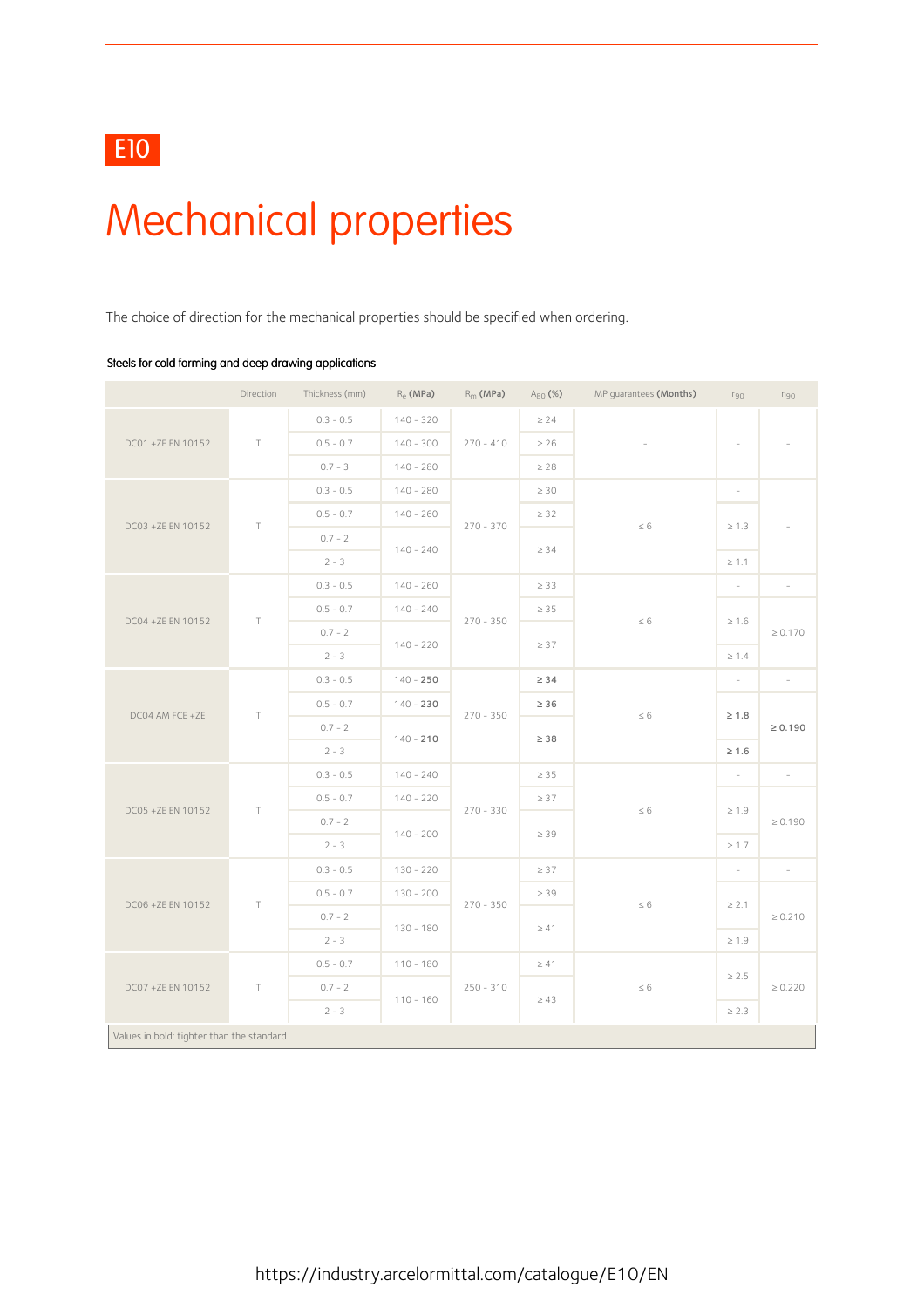### High Strength Low Alloy steels

|                      | Direction      | Thickness (mm) | $R_{\rho}$ (MPa) | $R_m$ (MPa) | $A_{80}$ (%) | MP guarantees (Months) |
|----------------------|----------------|----------------|------------------|-------------|--------------|------------------------|
|                      |                | $0.5 - 0.7$    |                  |             | $\geq 25$    |                        |
|                      | $\mathsf L$    | $0.7 - 3$      | $240 - 310$      | $340 - 420$ | $\geq$ 27    | $\leq 6$               |
| HC260LA +ZE EN 10268 | $\top$         | $0.5 - 0.7$    |                  | $350 - 430$ | $\geq 24$    |                        |
|                      |                | $0.7 - 3$      | $260 - 330$      |             | $\geq 26$    | $\leq 6$               |
|                      | $\mathsf{L}^-$ | $0.5 - 0.7$    | $280 - 360$      | $370 - 470$ | $\geq$ 22    | $\leq 6$               |
| HC300LA +ZE EN 10268 |                | $0.7 - 3$      |                  |             | $\geq$ 24    |                        |
|                      | $\top$         | $0.5 - 0.7$    | $300 - 380$      | $380 - 480$ | $\geq$ 21    | $\leq 6$               |
|                      |                | $0.7 - 3$      |                  |             | $\geq$ 23    |                        |
|                      | L.             | $0.5 - 0.7$    | $320 - 410$      | $400 - 500$ | $\geq 20$    | $\leq 6$               |
|                      |                | $0.7 - 3$      |                  |             | $\geq$ 22    |                        |
| HC340LA +ZE EN 10268 | $\top$         | $0.5 - 0.7$    | $340 - 420$      | $410 - 510$ | $\geq 19$    | $\leq 6$               |
|                      |                | $0.7 - 3$      |                  |             | $\geq 21$    |                        |
|                      |                | $0.5 - 0.7$    |                  |             | $\geq 18$    |                        |
|                      | $\mathsf L$    | $0.7 - 3$      | $350 - 450$      | $430 - 550$ | $\geq 20$    | $\leq 6$               |
| HC380LA +ZE EN 10268 | $\top$         | $0.5 - 0.7$    | $380 - 480$      | $440 - 580$ | $\geq 17$    | $\leq 6$               |
|                      |                | $0.7 - 3$      |                  |             | $\geq 19$    |                        |
|                      |                | $0.5 - 0.7$    |                  |             | $\geq 16$    |                        |
|                      | $\mathsf L$    | $0.7 - 3$      | $390 - 500$      | $460 - 580$ | $\geq 18$    | $\leq 6$               |
| HC420LA +ZE EN 10268 | $\top$         | $0.5 - 0.7$    |                  |             | $\geq 15$    |                        |
|                      |                | $0.7 - 3$      | $420 - 520$      | $470 - 600$ | $\geq 17$    | $\leq 6$               |
|                      |                | $0.5 - 0.7$    |                  |             | $\geq 12$    |                        |
| HC460LA +ZE EN 10268 | $\mathsf L$    | $0.7 - 3$      | $420 - 560$      | $480 - 630$ | $\geq 14$    | $\leq 6$               |
|                      |                | $0.5 - 0.7$    |                  |             | $\geq 11$    |                        |
|                      | $\top$         | $0.7 - 3$      | $460 - 580$      | $510 - 660$ | $\geq 13$    | $\leq 6$               |
|                      | $\mathsf{L}^-$ | $0.5 - 0.7$    | $460 - 600$      | $520 - 690$ | $\geq 11$    | $\leq 6$               |
| HC500LA +ZE EN 10268 |                | $0.7 - 2$      |                  |             | $\geq 13$    |                        |
|                      |                | $0.5 - 0.7$    |                  |             | $\geq 10$    |                        |
|                      | $\top$         | $0.7 - 2$      | $500 - 620$      | $550 - 710$ | $\geq 12$    | $\leq 6$               |